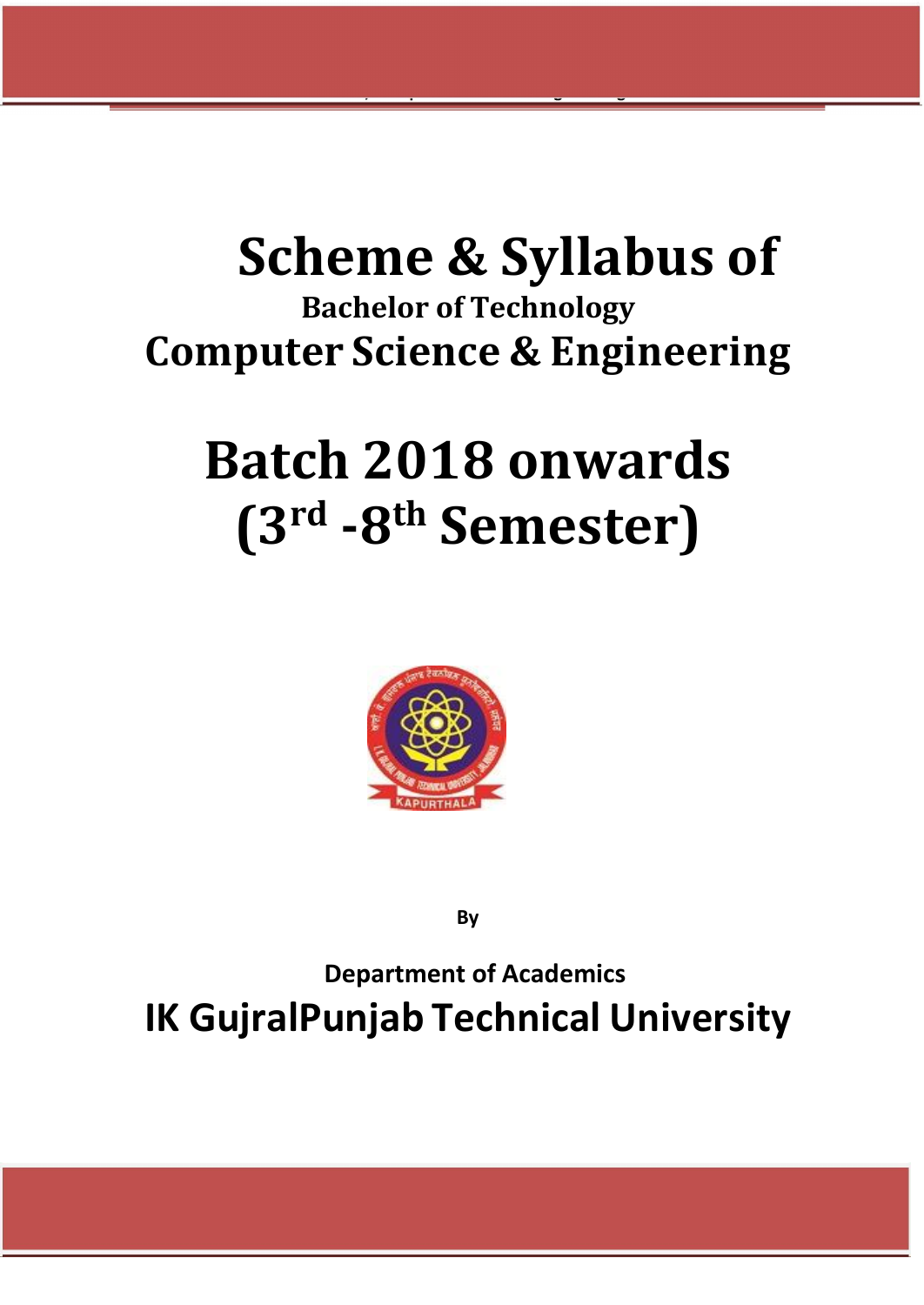# **Bachelor of Technology in Computer Science & Engineering**

It is a Graduate (UG) Programme of 4 years duration (8 semesters)

#### **Courses & Examination**

#### **Scheme: Third Semester**

| <b>Course</b><br>Code         | <b>Type of Course</b>                                                         | <b>Course Title</b>                                                            |                | <b>Hours per</b><br>Week |                  |                | <b>Marks Distribution</b> | <b>Total</b><br><b>Marks</b> | <b>Credits</b>                  |
|-------------------------------|-------------------------------------------------------------------------------|--------------------------------------------------------------------------------|----------------|--------------------------|------------------|----------------|---------------------------|------------------------------|---------------------------------|
|                               |                                                                               |                                                                                | L              | Т                        | $\mathsf{P}$     | Internal       | External                  |                              |                                 |
| <b>BTES</b><br>301-18         | Engineering<br><b>Science Course</b>                                          | <b>Digital Electronics</b>                                                     | $\overline{3}$ | $\theta$                 | $\boldsymbol{0}$ | 40             | 60                        | 100                          | $\overline{3}$                  |
| <b>BTCS</b><br>301-18         | Professional<br><b>Core Courses</b>                                           | Data structure &<br>Algorithms                                                 | 3              | $\Omega$                 | $\mathbf{0}$     | 40             | 60                        | 100                          | $\overline{3}$                  |
| <b>BTCS</b><br>302-18         | Professional<br><b>Core Courses</b>                                           | <b>Object Oriented</b><br>Programming                                          | 3              | $\theta$                 | $\mathbf{0}$     | 40             | 60                        | 100                          | $\overline{3}$                  |
| <b>BTAM</b><br>304-18         | <b>Basic Science</b><br>Course                                                | Mathematics-III                                                                | $\overline{3}$ | $\overline{0}$           | $\mathbf{0}$     | 40             | 60                        | 100                          | 3                               |
| <b>HSMC</b><br>101/102-<br>18 | Humanities &<br>Social Sciences<br>Including<br>Management<br><b>\Courses</b> | Foundation Course in<br>Humanities<br>(Development of<br>Societies/Philosophy) | $\overline{2}$ | 1                        | $\overline{0}$   | 40             | 60                        | 100                          | $\overline{3}$                  |
| <b>BTES</b><br>302-18         | Engineering<br><b>Science Course</b>                                          | <b>Digital Electronics</b><br>Lab                                              | $\overline{0}$ | $\mathbf{0}$             | $\overline{2}$   | 30             | 20                        | 50                           | $\mathbf{1}$                    |
| <b>BTCS</b><br>303-18         | Professional<br><b>Core Courses</b>                                           | Data structure &<br>Algorithms Lab                                             | $\overline{0}$ | $\theta$                 | $\overline{4}$   | 30             | 20                        | 50                           | $\overline{2}$                  |
| <b>BTCS</b><br>304-18         | Professional<br><b>Core Courses</b>                                           | <b>Object Oriented</b><br>Programming lab.                                     | $\overline{0}$ | $\Omega$                 | $\overline{4}$   | 30             | 20                        | 50                           | $\overline{2}$                  |
| <b>BTCS</b><br>305-18         | Professional<br><b>Core Courses</b>                                           | IT Workshop*                                                                   | $\overline{0}$ | $\overline{0}$           | $\overline{2}$   | 30             | 20                        | 50                           | $\mathbf{1}$                    |
|                               |                                                                               | Summer<br><b>Institutional Training</b>                                        | $\theta$       | $\overline{0}$           | $\mathbf{0}$     | $\overline{0}$ | $\overline{0}$            | $\boldsymbol{0}$             | Satisfactory/Un<br>satisfactory |
|                               | <b>Total</b>                                                                  |                                                                                | 14             | 1                        | 12               | 320            | 380                       | 700                          | 21                              |

\*Syllabus to be decided by respective institute internally. It may include latest technologies.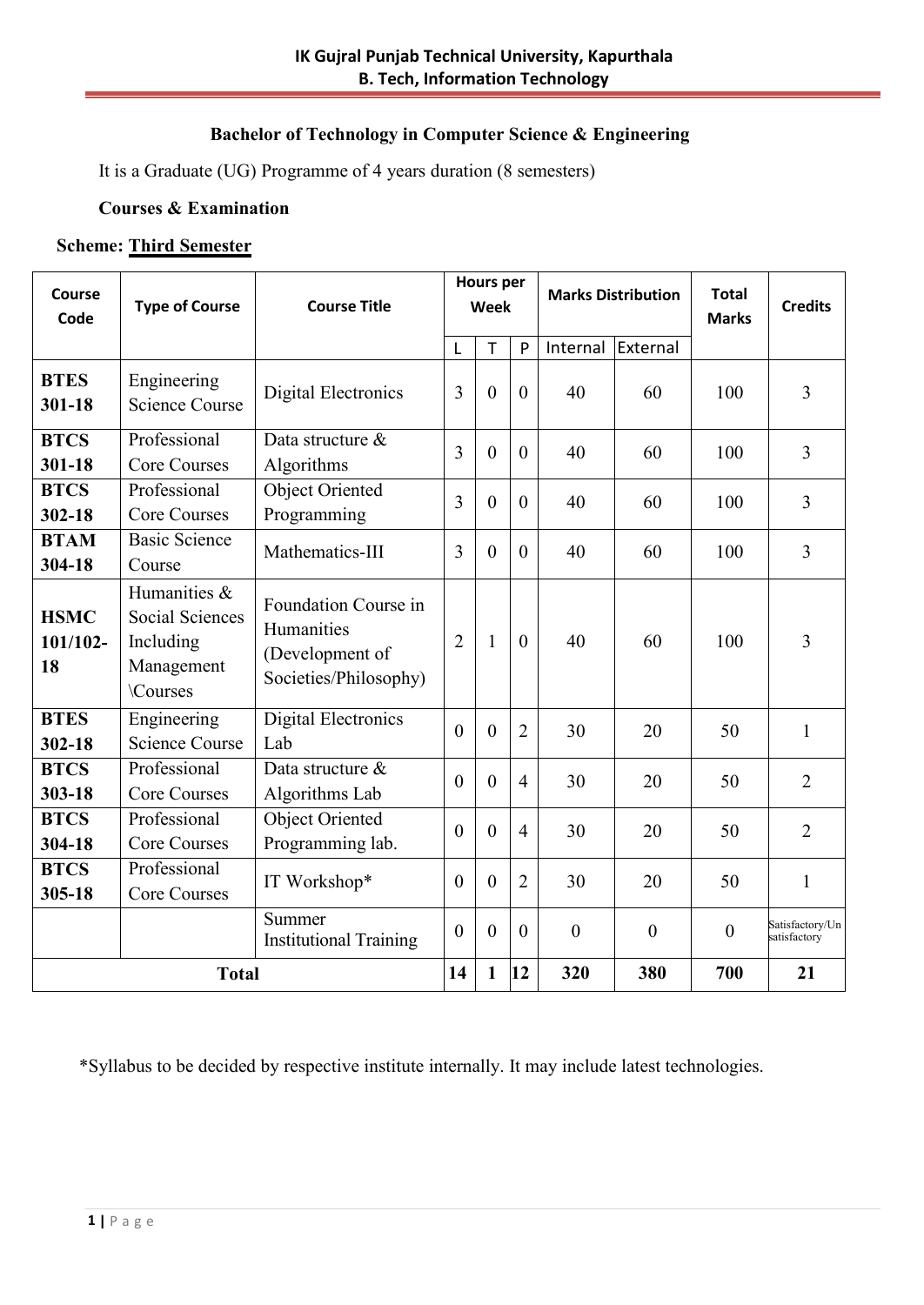# **Fourth Semester**

| Course<br>Code        | <b>Type of Course</b>                                                        | <b>Course Title</b>                            |                | <b>Hours</b><br>per Week |                |                 | <b>Marks Distribution</b> | <b>Total</b><br><b>Marks</b> | <b>Credits</b> |
|-----------------------|------------------------------------------------------------------------------|------------------------------------------------|----------------|--------------------------|----------------|-----------------|---------------------------|------------------------------|----------------|
|                       |                                                                              |                                                | L              | Τ                        | P              | Internal        | External                  |                              |                |
| <b>BTCS</b><br>401-18 | Professional<br><b>Core Courses</b>                                          | <b>Discrete Mathematics</b>                    | $\overline{3}$ | $\mathbf{1}$             | $\overline{0}$ | 40              | 60                        | 100                          | $\overline{4}$ |
| <b>BTES</b><br>401-18 | Engineering<br>Science<br>Course                                             | Computer<br>Organization &<br>Architecture     | $\overline{3}$ | $\mathbf{0}$             | $\overline{0}$ | 40              | 60                        | 100                          | $\overline{3}$ |
| <b>BTCS</b><br>402-18 | Professional<br><b>Core Courses</b>                                          | <b>Operating Systems</b>                       | $\overline{3}$ | $\mathbf{0}$             | $\overline{0}$ | 40              | 60                        | 100                          | $\overline{3}$ |
| <b>BTCS</b><br>403-18 | Professional<br><b>Core Courses</b>                                          | Design & Analysis of<br>Algorithms             | $\overline{3}$ | $\overline{0}$           | $\theta$       | 40              | 60                        | 100                          | $\overline{3}$ |
| <b>HSMC</b><br>122-18 | Humanities &<br><b>Social Sciences</b><br>including<br>Management<br>Courses | Universal Human<br>Values                      | $\overline{2}$ | $\mathbf{1}$             | $\overline{0}$ | 40              | 60                        | 100                          | 3              |
| <b>EVS101-</b><br>18  | Mandatory<br>Courses                                                         | Environmental<br>Sciences                      | $\overline{2}$ | $\overline{a}$           | $\blacksquare$ | 100             | $\blacksquare$            | 100                          | S/US           |
| <b>BTES</b><br>402-18 | Engineering<br><b>Science Course</b>                                         | Computer<br>Organization &<br>Architecture Lab | $\overline{0}$ | $\overline{0}$           | $\overline{2}$ | 30              | 20                        | 50                           | $\mathbf{1}$   |
| <b>BTCS</b><br>404-18 | Professional<br><b>Core Courses</b>                                          | <b>Operating Systems</b><br>Lab                | $\theta$       | $\overline{0}$           | $\overline{4}$ | 30              | 20                        | 50                           | $\overline{2}$ |
| <b>BTCS</b><br>405-18 | Professional<br><b>Core Courses</b>                                          | Design & Analysis of<br>Algorithms Lab         | $\overline{0}$ | $\overline{0}$           | $\overline{4}$ | $\overline{30}$ | 20                        | 50                           | $\overline{2}$ |
|                       | <b>Total</b>                                                                 |                                                | 14             | $\overline{2}$           | 10             | 290             | 360                       | 650                          | 24             |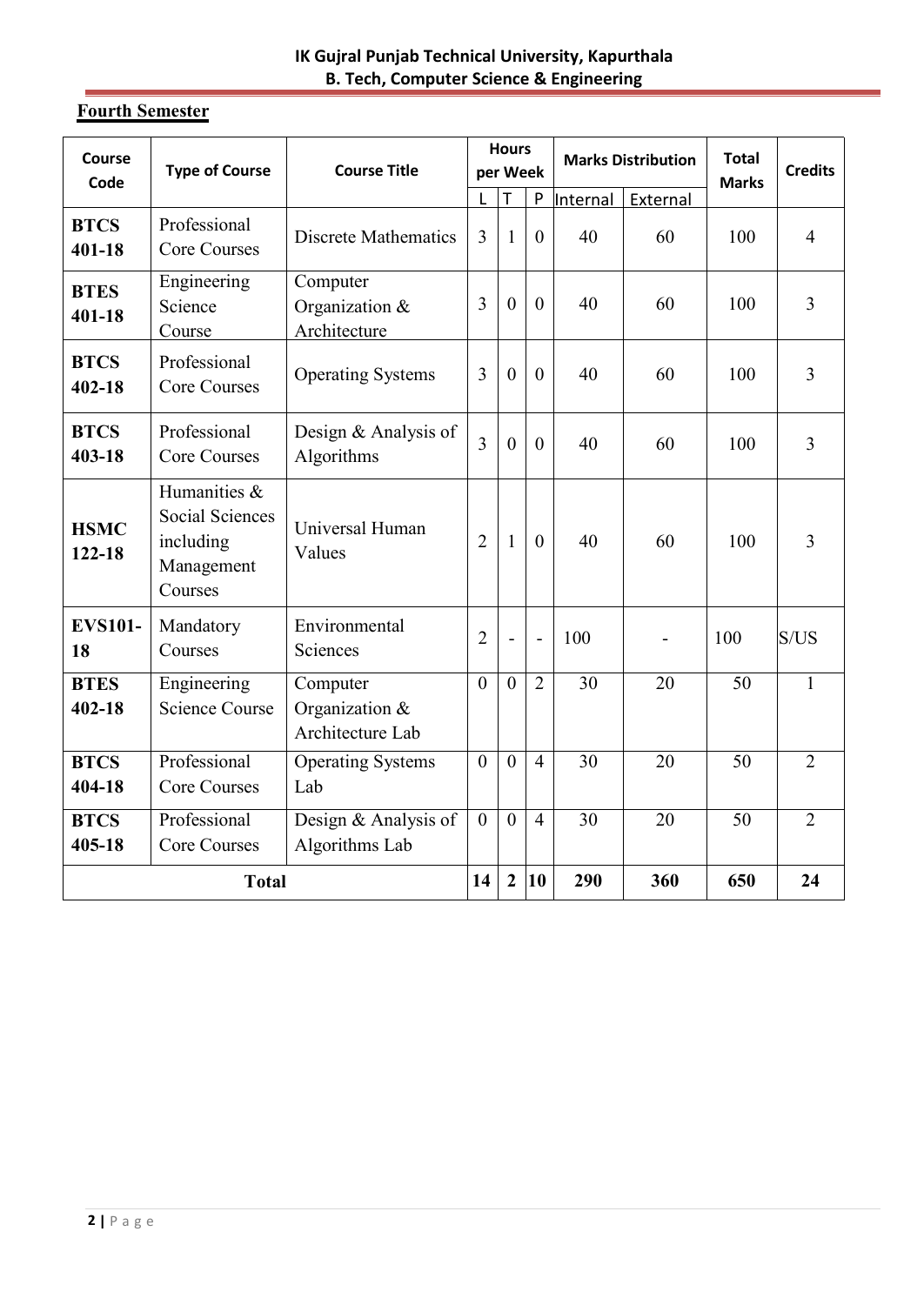# **Fifth Semester**

| Course<br>Code               | <b>Type of Course</b>                                                    | <b>Course Title</b>                                                            |                | <b>Hours per</b><br><b>Week</b> |                |                 | <b>Marks Distribution</b> | <b>Total</b><br><b>Marks</b> | <b>Credits</b> |
|------------------------------|--------------------------------------------------------------------------|--------------------------------------------------------------------------------|----------------|---------------------------------|----------------|-----------------|---------------------------|------------------------------|----------------|
|                              |                                                                          |                                                                                | L              | Τ                               | ${\sf P}$      | Internal        | External                  |                              |                |
| <b>BTES</b><br>501-18        | Engineering<br>Science                                                   | Signals & Systems                                                              | 3              | $\overline{0}$                  | $\overline{0}$ | 40              | 60                        | 100                          | $\overline{3}$ |
| <b>BTCS</b><br>501-18        | Professional<br><b>Core Courses</b>                                      | Database<br><b>Management Systems</b>                                          | $\overline{3}$ | $\overline{0}$                  | $\mathbf{0}$   | 40              | 60                        | 100                          | $\overline{3}$ |
| <b>BTCS</b><br>502-18        | Professional<br><b>Core Courses</b>                                      | Formal Language &<br>Automata Theory                                           | $\overline{3}$ | $\overline{0}$                  | $\overline{0}$ | 40              | 60                        | 100                          | $\overline{3}$ |
| <b>BTCS</b><br>503-18        | Professional<br><b>Core Courses</b>                                      | Software Engineering                                                           | 3              | $\overline{0}$                  | $\overline{0}$ | 40              | 60                        | 100                          | $\overline{3}$ |
|                              | Humanities &<br>Social<br>Sciences<br>including<br>Management<br>Courses | Humanities-II*                                                                 | 3              | $\mathbf{0}$                    | $\mathbf{0}$   | 40              | 60                        | 100                          | 3              |
| <b>BTCS</b><br><b>XXX-18</b> | Professional<br>Elective                                                 | Elective-I                                                                     | 3              | $\overline{0}$                  | $\overline{0}$ | 40              | 60                        | 100                          | $\overline{3}$ |
| <b>MC</b>                    | Mandatory<br>Courses                                                     | Constitution of India/<br><b>Essence of Indian</b><br>Traditional<br>Knowledge | $\overline{2}$ |                                 | $\blacksquare$ | 100             |                           | 100                          | S/US           |
| <b>BTCS</b><br>504-18        | Professional<br><b>Core Courses</b>                                      | Database<br>Management Systems<br>Lab                                          | $\mathbf{0}$   | $\overline{0}$                  | $\overline{4}$ | 30              | 20                        | 50                           | $\overline{2}$ |
| <b>BTCS</b><br>505-18        | Professional<br><b>Core Courses</b>                                      | <b>Software Engineering</b><br>Lab                                             | $\mathbf{0}$   | $\overline{0}$                  | $\overline{2}$ | $\overline{30}$ | 20                        | 50                           | $\mathbf{1}$   |
| <b>BTCS</b><br><b>XXX-18</b> | Professional<br>Elective                                                 | Elective-I Lab                                                                 | $\overline{0}$ | $\overline{0}$                  | $\overline{2}$ | 30              | 20                        | 50                           | $\mathbf{1}$   |
|                              | <b>Total</b>                                                             |                                                                                | 18             | $\bf{0}$                        | 8              | 330             | 420                       | 750                          | 22             |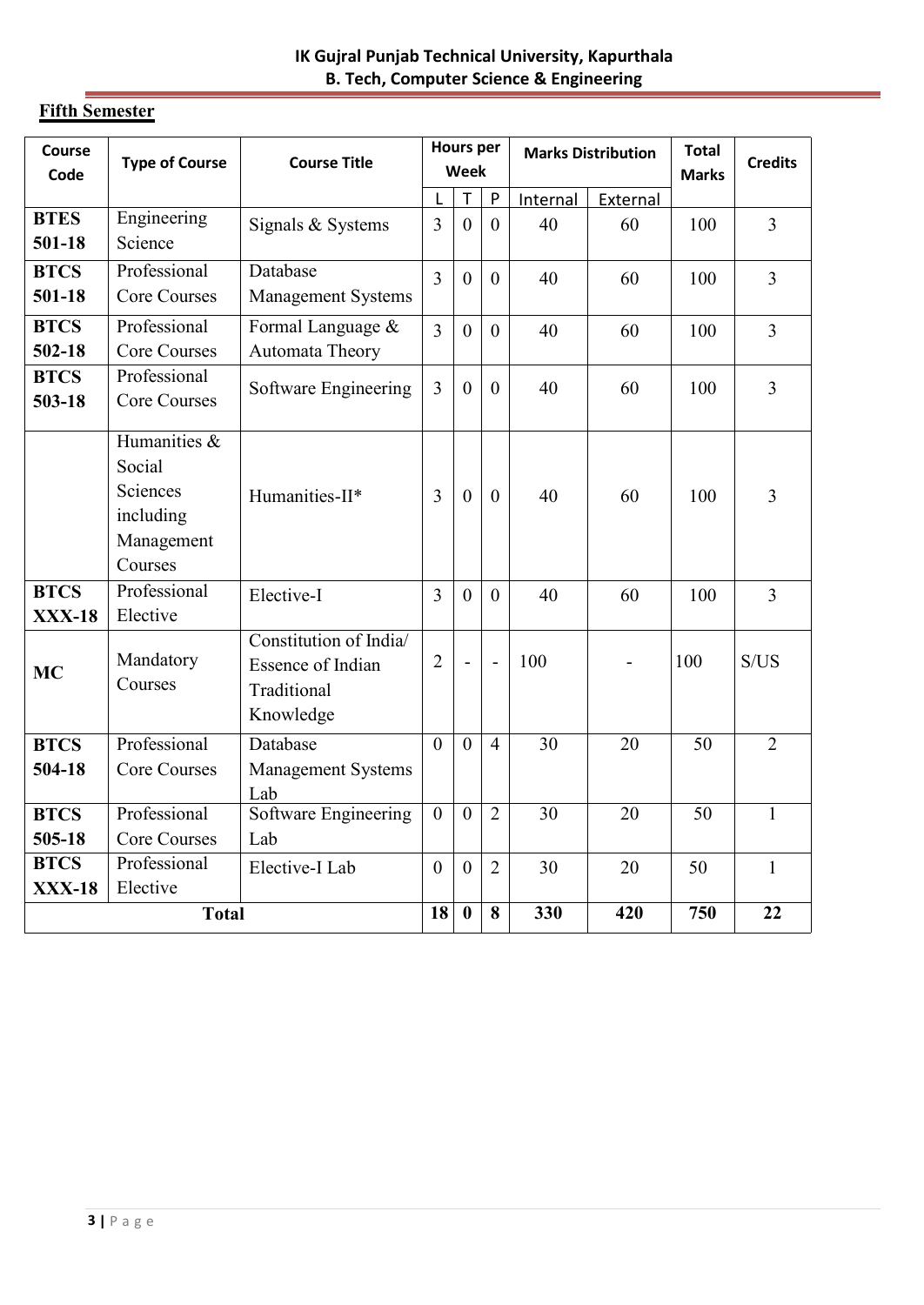# **Sixth Semester**

| Course<br>Code               | <b>Type of Course</b>                   | <b>Course Title</b>             |                  | <b>Hours per</b><br><b>Week</b> |                  | <b>Marks Distribution</b> |                 | <b>Total</b><br><b>Marks</b> | <b>Credits</b> |
|------------------------------|-----------------------------------------|---------------------------------|------------------|---------------------------------|------------------|---------------------------|-----------------|------------------------------|----------------|
|                              |                                         |                                 | L                | T                               | P                | Internal                  | External        |                              |                |
| <b>BTCS</b><br>601-18        | Professional<br><b>Core Courses</b>     | <b>Compiler Design</b>          | $\overline{3}$   | $\mathbf{0}$                    | $\boldsymbol{0}$ | 40                        | 60              | 100                          | 3              |
| <b>BTCS</b><br>602-18        | Professional<br><b>Core Courses</b>     | Computer<br><b>Networks</b>     | $\overline{3}$   | $\boldsymbol{0}$                | $\boldsymbol{0}$ | 40                        | 60              | 100                          | 3              |
| <b>BTCS</b><br><b>YYY-18</b> | Professional<br><b>Elective Courses</b> | Elective-II                     | $\overline{3}$   | $\boldsymbol{0}$                | $\boldsymbol{0}$ | 40                        | 60              | 100                          | 3              |
| <b>BTCS</b><br><b>ZZZ-18</b> | Professional<br><b>Elective Courses</b> | Elective-III                    | $\overline{3}$   | $\overline{0}$                  | $\theta$         | 40                        | 60              | 100                          | $\overline{3}$ |
| <b>BTOE</b><br>***           | Open Elective<br>Courses                | Open Elective-I<br>(Humanities) | 3                | $\overline{0}$                  | $\theta$         | 40                        | 60              | 100                          | 3              |
| <b>BTCS</b><br>603-18        | Project                                 | Project-1                       | $\theta$         | $\boldsymbol{0}$                | 6                | 60                        | 40              | 100                          | 3              |
| <b>BTCS</b><br>604-18        | Professional<br><b>Core Courses</b>     | <b>Compiler Design</b><br>Lab   | $\overline{0}$   | $\mathbf{0}$                    | $\overline{2}$   | $\overline{30}$           | $\overline{20}$ | $\overline{50}$              | $\mathbf{1}$   |
| <b>BTCS</b><br>605-18        | Professional<br><b>Core Courses</b>     | Computer<br>Networks Lab        | $\overline{0}$   | $\boldsymbol{0}$                | $\overline{2}$   | 30                        | 20              | 50                           | $\mathbf{1}$   |
| <b>BTCS</b><br><b>YYY-18</b> | Professional<br><b>Elective Courses</b> | Elective-II lab                 | $\boldsymbol{0}$ | $\boldsymbol{0}$                | $\overline{2}$   | 30                        | 20              | 50                           | $\mathbf{1}$   |
| <b>BTCS</b><br><b>YYY-18</b> | Professional<br><b>Elective Courses</b> | Elective-III lab                | $\overline{0}$   | $\boldsymbol{0}$                | $\overline{2}$   | 30                        | 20              | 50                           | $\mathbf{1}$   |
|                              | <b>Total</b>                            |                                 | 15               | $\boldsymbol{0}$                | 14               | 380                       | 420             | 800                          | 22             |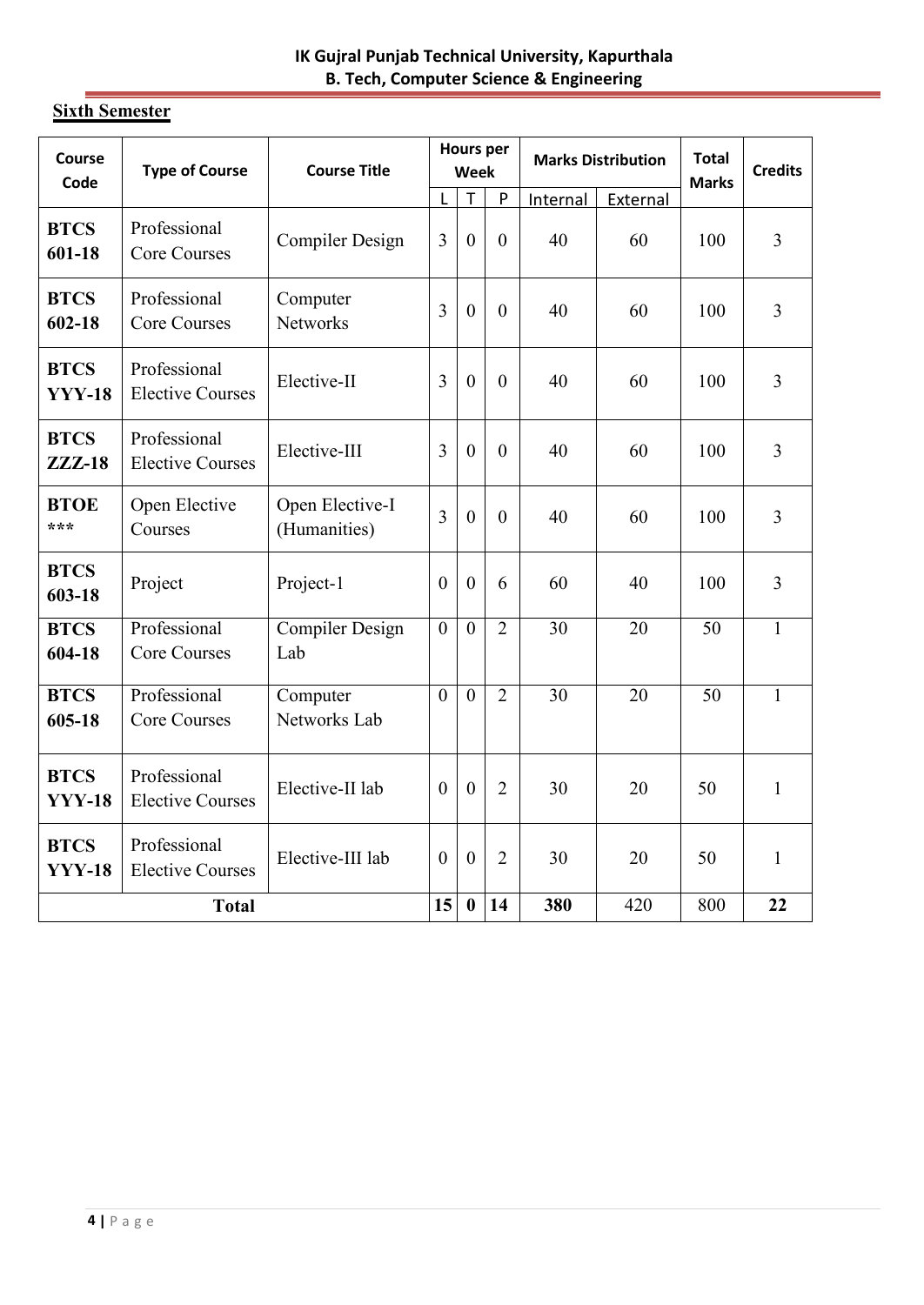#### **Seventh Semester**

| Course<br>Code               | <b>Type of Course</b>                   | <b>Course Title</b>            | <b>Hours per</b><br><b>Week</b> |                  |                | <b>Marks Distribution</b> | <b>Total</b><br><b>Marks</b> | <b>Credits</b> |                |
|------------------------------|-----------------------------------------|--------------------------------|---------------------------------|------------------|----------------|---------------------------|------------------------------|----------------|----------------|
|                              |                                         |                                | L                               | т                | P              | Internal                  | External                     |                |                |
| <b>BTCS</b><br><b>UUU-18</b> | Professional<br><b>Elective Courses</b> | Elective-IV                    | 3                               | $\mathbf{0}$     | $\overline{0}$ | 40                        | 60                           | 100            | 3              |
| <b>BTCS</b><br><b>VVV-18</b> | Professional<br>Elective                | Elective-V                     | 3                               | $\overline{0}$   | $\overline{0}$ | 40                        | 60                           | 100            | 3              |
| <b>BTOE</b><br>***           | Open Elective<br>Courses                | Open Elective-II               | $\overline{3}$                  | $\overline{0}$   | $\overline{0}$ | 40                        | 60                           | 100            | 3              |
| <b>BTCS</b><br>701-18        | Professional Core<br>Courses            | Artificial<br>Intelligence     | $\overline{3}$                  | $\overline{0}$   | $\mathbf{0}$   | 40                        | 60                           | 100            | 3              |
| <b>BTCS</b><br>$702 - 18$    | Project                                 | Project-II                     | $\mathbf{0}$                    | $\overline{0}$   | 8              | 100                       | 50                           | 150            | $\overline{4}$ |
| <b>BTCS</b><br>703-18        | Professional<br>Training                | Industrial<br><i>*Training</i> |                                 |                  |                | 60                        | 40                           | 100            | $\overline{2}$ |
| <b>BTCS</b><br><b>UUU-18</b> | Professional<br><b>Elective Courses</b> | Elective-IV lab                | $\mathbf{0}$                    | $\overline{0}$   | $\overline{2}$ | 30                        | 20                           | 50             | $\mathbf{1}$   |
| <b>BTCS</b><br><b>VVV-18</b> | Professional<br>Elective                | Elective-V lab                 | $\mathbf{0}$                    | $\overline{0}$   | $\overline{2}$ | 30                        | 20                           | 50             | $\mathbf{1}$   |
|                              | <b>Total</b>                            |                                | 12                              | $\boldsymbol{0}$ | 12             | 380                       | 370                          | 750            | 20             |

 $*$  The students will take 6-8 weeks summer training in Industry after semester  $6<sup>th</sup>$ . .

# **Eighth Semester**

| Course<br>Code               | <b>Type of Course</b>                   | <b>Course Title</b>   | <b>Hours per</b><br>Week |                |                  | <b>Marks Distribution</b> | <b>Total</b><br><b>Marks</b> | <b>Credits</b> |   |
|------------------------------|-----------------------------------------|-----------------------|--------------------------|----------------|------------------|---------------------------|------------------------------|----------------|---|
|                              |                                         |                       | L                        |                | P                | Internal                  | External                     |                |   |
| <b>BTCS</b><br><b>XXX-18</b> | Professional<br><b>Elective Courses</b> | Elective-VI           | 3                        | $\mathbf{0}$   | $\overline{0}$   | 40                        | 60                           | 100            | 3 |
| <b>BTOE</b><br>***           | Open Elective<br>Courses                | Open Elective-<br>III | 3                        | $\overline{0}$ | $\boldsymbol{0}$ | 40                        | 60                           | 100            | 3 |
| <b>BTOE</b><br>***           | Open Elective<br>Courses                | Open Elective-<br>IV  | 3                        | $\overline{0}$ | $\theta$         | 40                        | 60                           | 100            | 3 |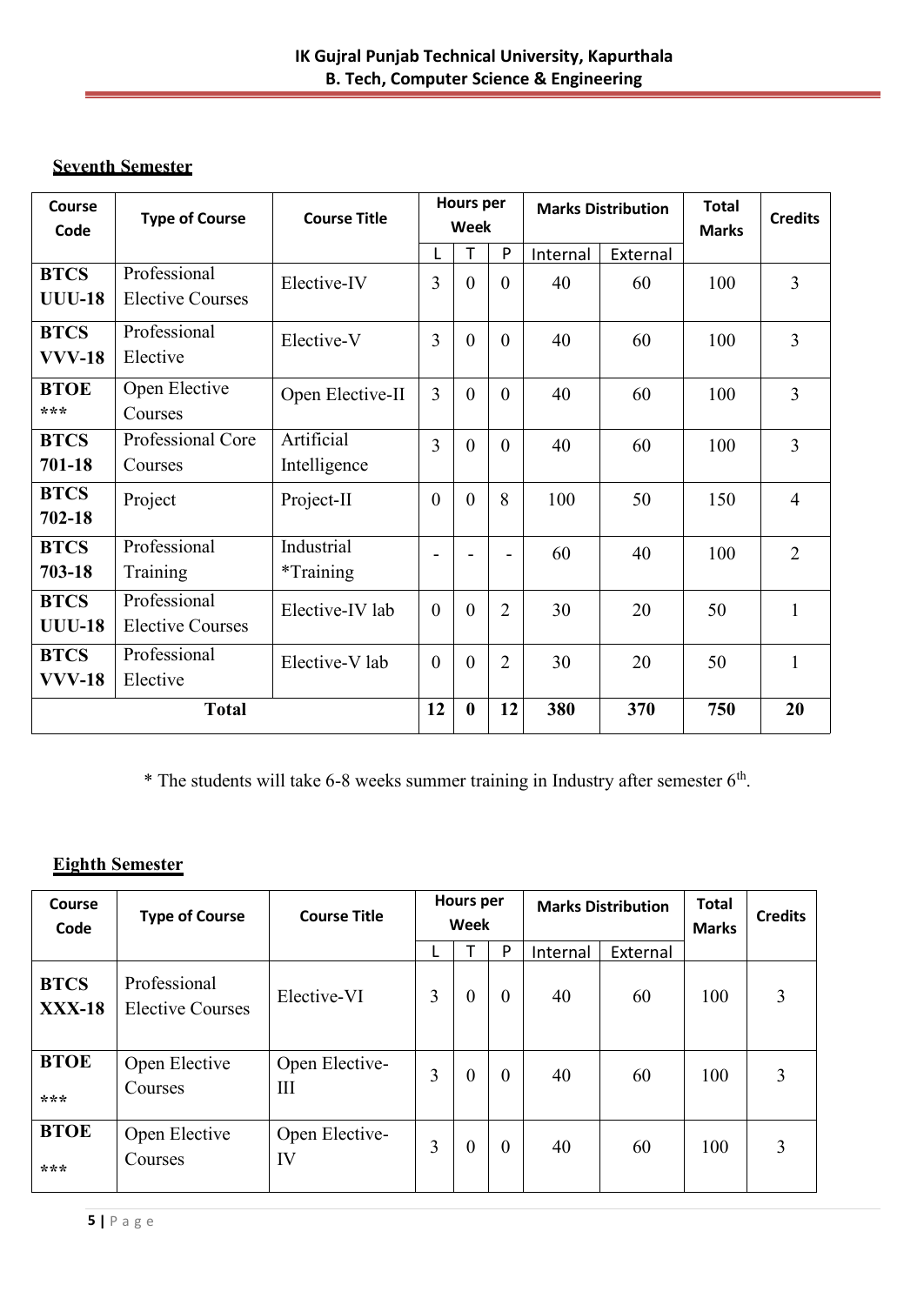| <b>BTCS</b><br>801-18        | Project                                 | Project-III     | $\boldsymbol{0}$ | $\boldsymbol{0}$ | 10     | 100 | 50  | 150 | ب  |
|------------------------------|-----------------------------------------|-----------------|------------------|------------------|--------|-----|-----|-----|----|
| <b>BTCS</b><br><b>XXX-18</b> | Professional<br><b>Elective Courses</b> | Elective-VI lab | $\overline{0}$   | $\overline{0}$   | ◠<br>∠ | 30  | 20  | 50  |    |
| <b>Total</b>                 |                                         |                 | 9                | $\boldsymbol{0}$ | 12     | 250 | 250 | 500 | 15 |